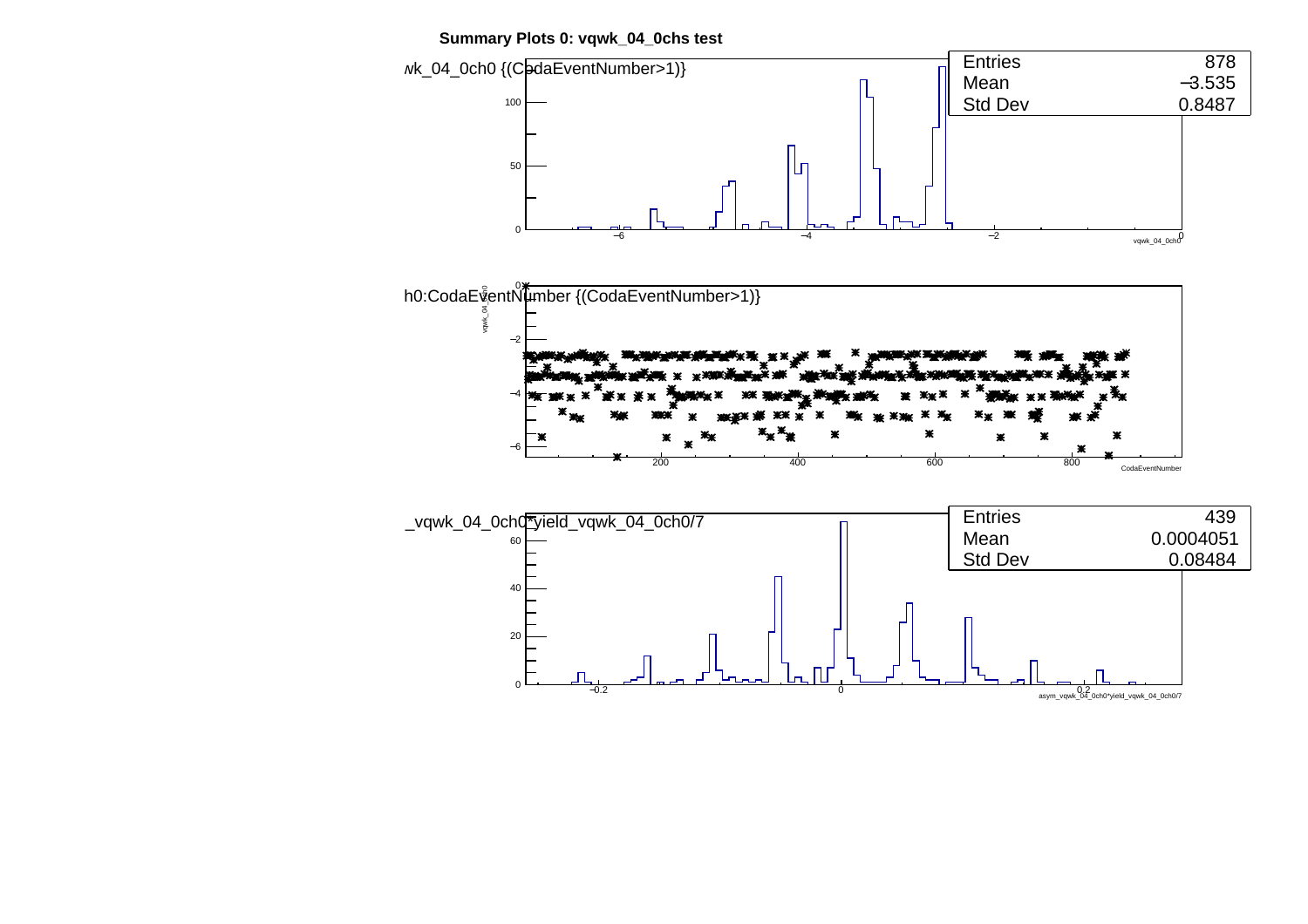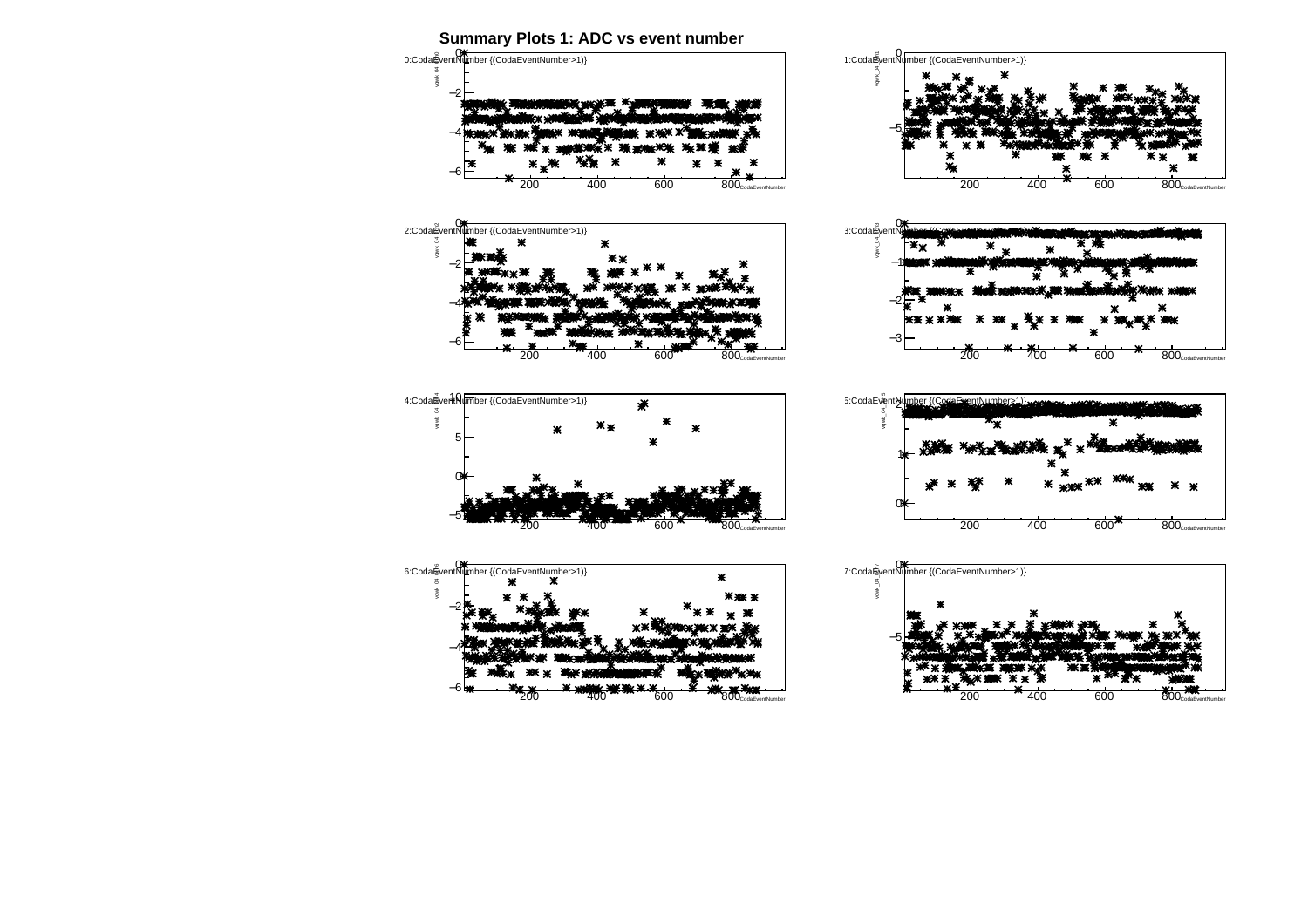

**Summary Plots 2: ADCs PPM noise floor at max 7V signal**